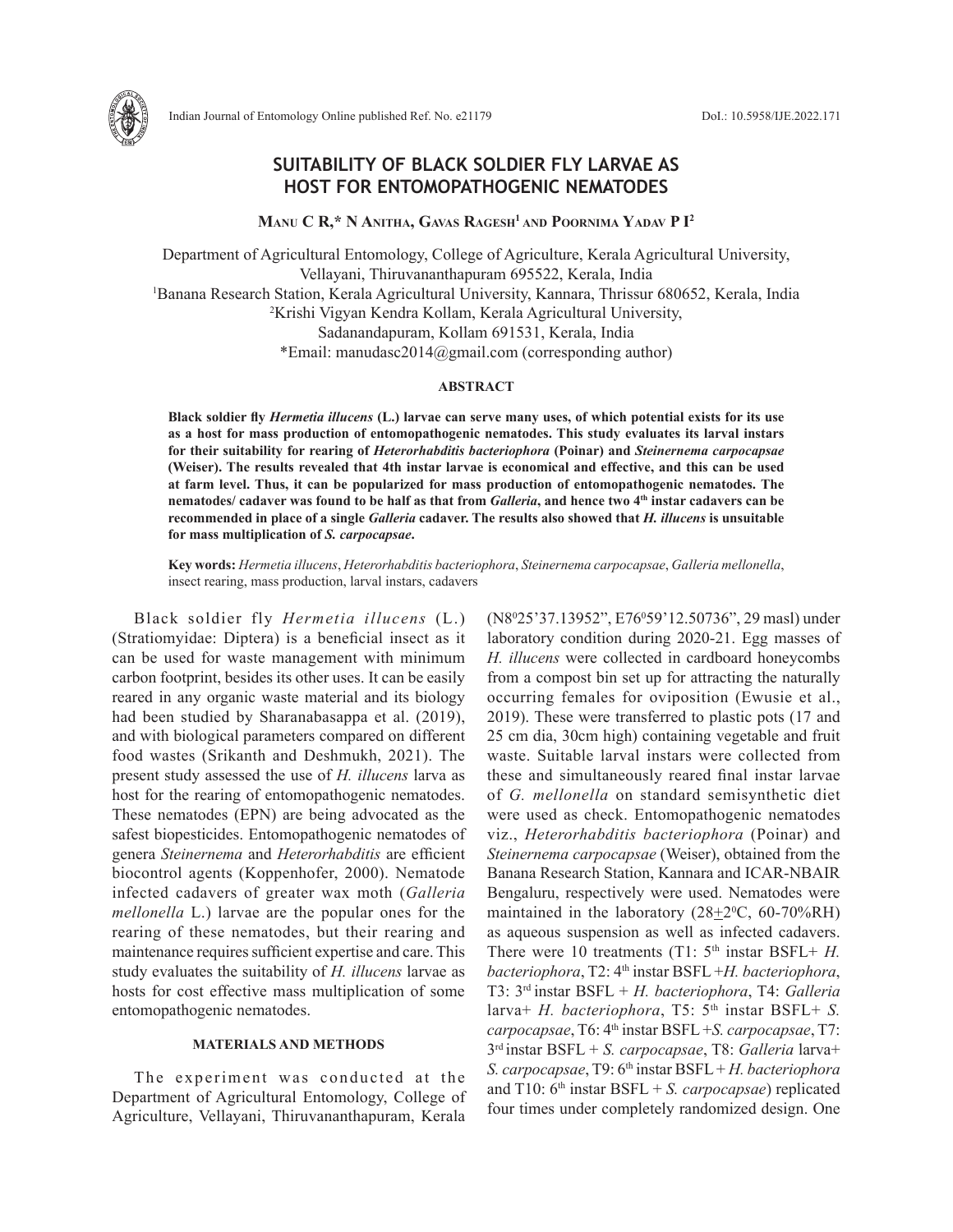replication consisted of 10 uniform sized larvae of respective instars in a 90 mm petriplate lined with Whatman number 1 filter paper disc. The larvae were exposed to 100 infective juveniles (IJs) of respective nematodes per larva (Koppenhofer and Kaya 1998).

For this purpose, freshly emerged IJs were collected from Whites trap (White, 1927) in double distilled water and diluted to obtain the required number of IJs; the solution was applied to filter paper disc in petri plate. A waiting period of 10 min was given to ensure uniform distribution of IJs and the uniform soaking of filter paper, larvae were introduced and closed. The petriplates were incubated at laboratory conditions at room temperature. Observations were taken at an interval of 24 hr on mortality. Absolute control was set using double distilled water with above mentioned insects and was also replicated four times. Half of the cadavers formed in various treatments were kept in petri plates in laboratory conditions under room temperature and observed daily for colour change, intactness of cadaver and natural emergence of nematodes. Other half of the cadavers were kept in White trap and number of IJs emerged were observed and counted under stereo zoom microscope on 24 hr basis. Viability of IJs from

BSF larvae were found out by infecting them against *Galleria* larvae. The data obtained were subjected to statistical analysis using the WASP-Web Agri Stat Package 2.0 programme developed by ICAR- Central

### **RESULTS AND DISCUSSION**

Coastal Agricultural Research Institute, Goa.

The results revealed that treatments involving only double distilled water did not cause mortality (these not shown in tables); all larvae were alive in the treatments T5: 5th instar BSF + *S. carpocapsae*; T9: 6th instar BSF + *H. bacteriophora* and T10:  $6<sup>th</sup>$  instar BSF + *S*. *carpocapsae*; and larvae in these successfully completed their lifecycle. Mortality of larvae when observed daily for 10 days, it was seen that after 24 hr, mortality was there only in *Galleria* larvae (Table 1). The EPN, *H. bacteriophora* was able to bring about mortality among *H. illucens* larval instars from second day; and all larvae in T4: *Galleria* larva+ *H. bacteriophora* also died on 2 DAI. On the third day, *S carpocapsae* could bring about 100% mortality of *Galleria* larvae (T8), whereas 100% mortality was observed in T3 ( $3<sup>rd</sup>$ instar BSF + *H. bacteriophora*) after 5 days. *Galleria mellonella*, the universal host of entomopathogenic nematodes

Table 1. Mortality of BSF larvae and *Galleria* larvae treated with entomopathogenic nematodes

| Treat-          | Mortality at different days interval (%) |                |              |                |             |             |             |             |             |             | Total       |
|-----------------|------------------------------------------|----------------|--------------|----------------|-------------|-------------|-------------|-------------|-------------|-------------|-------------|
| ments           | 1                                        | $\mathfrak{D}$ | $\mathbf{3}$ | $\overline{4}$ | 5           | 6           |             | 8           | 9           | 10          |             |
|                 | $\Omega$                                 | 2.5            | 2.5          | 5              | 5           | 5           | 5           | 5           | 5           | 5           |             |
| T1              | (0.91)c                                  | (5.29)e        | (5.29)d      | $(9.67)$ de    | $(9.67)$ de | $(9.67)$ de | (9.67)d     | (9.67)d     | (9.67)d     | (9.67)d     | $(9.67)$ e  |
|                 | $\theta$                                 | 37.5           | 75           | 80             | 85          | 85          | 85          | 85          | 85          | 85          | 87.5        |
| T <sub>2</sub>  | (0.91)c                                  | $(37.51)$ d    | $(61.23)$ b  | $(64.18)$ b    | (67.50)     | (67.50)     | (67.50)     | (67.50)     | $(67.50)$ b | (67.50)     | $(69.53)$ b |
|                 | $\Omega$                                 | 82.5           | 82.5         | 97.5           | 100         | 100         | 100         | 100         | 100         | 100         | 100         |
| T <sub>3</sub>  | (0.91)c                                  | (65.47)c       | (65.50)      | (84.71)a       | (89.09)a    | (89.09)a    | (89.09)a    | (89.09)a    | (89.09)a    | (89.09)a    | (89.09)a    |
|                 | 85                                       | 100            | 100          | 100            | 100         | 100         | 100         | 100         | 100         | 100         | 100         |
| T <sub>4</sub>  | (67.87)a                                 | (89.09)a       | (89.09)a     | (89.09)a       | (89.09)a    | (89.09)a    | (89.09)a    | (89.09)a    | (89.09)a    | (89.09)a    | (89.09)a    |
|                 | $\Omega$                                 | $\theta$       | $\Omega$     | $\theta$       | $\theta$    | $\theta$    | $\theta$    | $\theta$    | $\Omega$    | $\Omega$    | $\Omega$    |
| T <sub>5</sub>  | (0.91)c                                  | $(0.91)$ e     | $(0.91)$ d   | $(0.91)$ e     | $(0.91)$ e  | $(0.91)$ d  | $(0.91)$ d  | $(0.91)$ d  | $(0.91)$ d  | $(0.91)$ d  | $(0.91)$ f  |
|                 | $\theta$                                 | $\theta$       | $\theta$     | 7.5            | 17.5        | 17.5        | 40          | 45          | 45          | 45          | 35          |
| T <sub>6</sub>  | (0.91)c                                  | $(0.91)$ e     | $(0.91)$ d   | (11.70)d       | $(18.34)$ d | (18.34)d    | (38.95)c    | (42.12)c    | (42.12)c    | (42.12)c    | (36.22)d    |
|                 | $\Omega$                                 | 2.5            | 7.5          | 32.5           | 42.5        | 57.5        | 67.5        | 75          | 80          | 82.5        | 77.5        |
| T7              | (0.91)c                                  | (5.29)e        | (14.05)c     | (34.50)c       | (40.39)c    | (50.14)c    | $(59.00)$ b | $(63.52)$ b | $(66.53)$ b | $(68.19)$ b | (61.77)c    |
|                 | 75                                       | 92.5           | 100          | 100            | 100         | 100         | 100         | 100         | 100         | 100         | 100         |
| T <sub>8</sub>  | (60.64)                                  | $(78.30)$ b    | (89.09)a     | (89.09)a       | (89.09)a    | (89.09)a    | (89.09)a    | (89.09)a    | (89.09)a    | (89.09)a    | (89.09)a    |
|                 | $\Omega$                                 | $\theta$       | $\Omega$     | $\theta$       | $\theta$    | $\theta$    | $\theta$    | $\theta$    | $\Omega$    | $\Omega$    |             |
| T <sub>9</sub>  | (0.91)c                                  | $(0.91)$ e     | $(0.91)$ d   | $(0.91)$ e     | $(0.91)$ e  | $(0.91)$ d  | (0.91)d     | $(0.91)$ d  | $(0.91)$ d  | $(0.91)$ d  | $(0.91)$ f  |
|                 | $\Omega$                                 | $\Omega$       | $\Omega$     | $\Omega$       | $\theta$    | $\Omega$    | $\Omega$    | $\Omega$    | $\Omega$    | $\Omega$    | $\Omega$    |
| T <sub>10</sub> | (0.91)c                                  | $(0.91)$ e     | $(0.91)$ d   | $(0.91)$ e     | $(0.91)$ e  | $(0.91)$ d  | $(0.91)$ d  | $(0.91)$ d  | $(0.91)$ d  | $(0.91)$ d  | $(0.91)$ f  |
| <b>CV</b>       | 27                                       | 22.15          | 17.67        | 17.91          | 21.54       | 22.1        | 19.16       | 16.45       | 14.95       | 14.37       | 8.43        |
| CD.             | 5.29                                     | 9.10           | 8.37         | 9.98           | 12.62       | 13.27       | 12.31       | 10.75       | 9.84        | 9.49        | 5.44        |
| (0.05)          |                                          |                |              |                |             |             |             |             |             |             |             |
| <b>SEM</b>      | 3.36                                     | 9.93           | 8.39         | 11.93          | 19.10       | 21.10       | 18.17       | 13.87       | 11.61       | 10.81       | 1.90        |

T1: 5th instar BSF+ *H. bacteriophora*, T2: 4th instar BSF +*H. bacteriophora*, T3: 3rdinstar BSF + *H. bacteriophora*, T4: *Galleria* larva+ *H. bacteriophora*, T5: 5th instar BSF + *S. carpocapsae*, T6: 4th instar BSF +*S. carpocapsae*, T7: 3rdinstar BSF + *S. carpocapsae*, T8: *Galleria* larva+ *S. carpocapsae*, T9: 6<sup>th</sup> instar BSF + *H. bacteriophora* and T10: 6<sup>th</sup> instar BSF + *S. carpocapsae;* \* Values in parentheses after arc sine transformation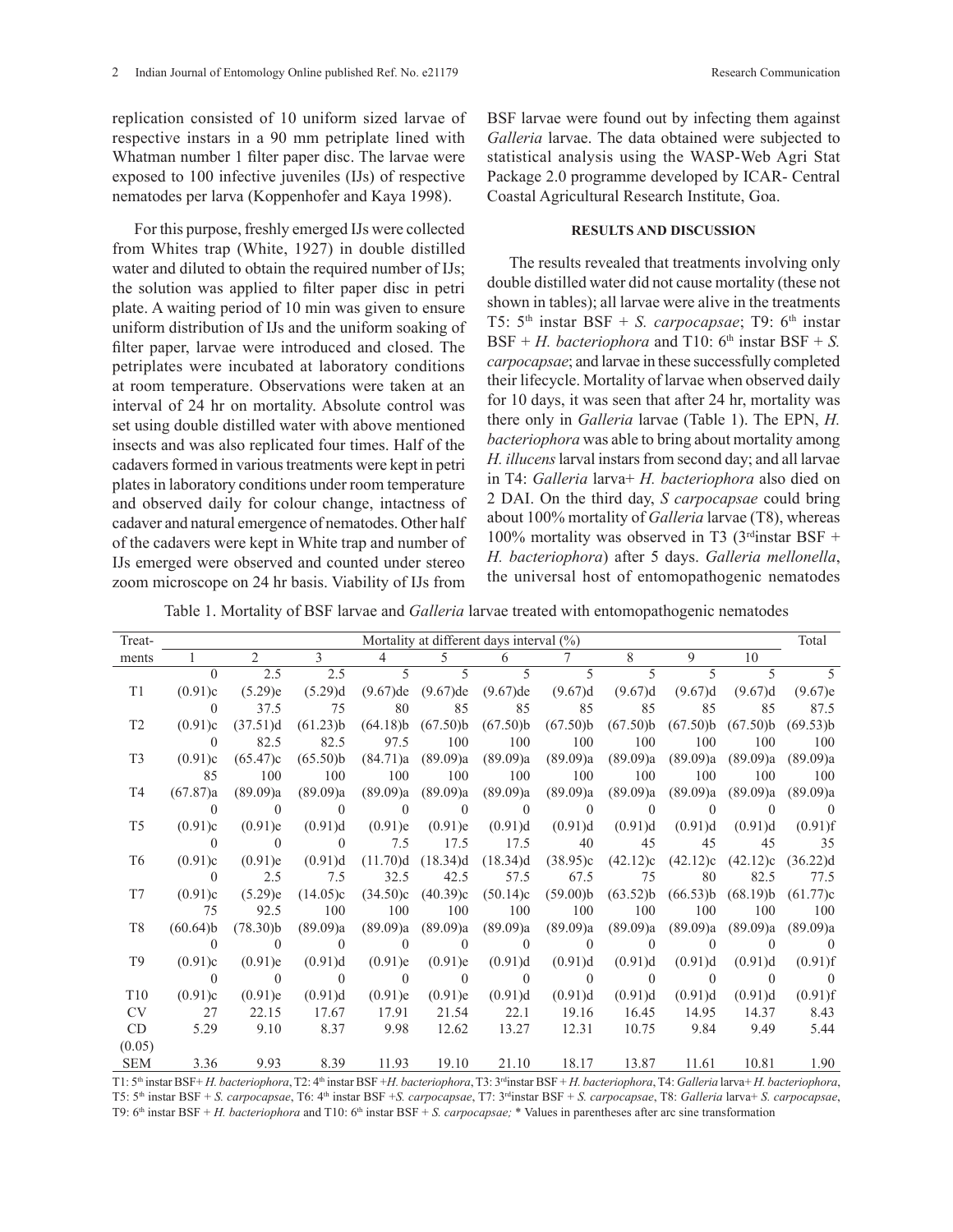proved its superiority. Alonso et al. (2018) found that *S. carpocapsae* activation was much higher to insect homogenates of *G. mellonella* than to *H. illucens.* This is slightly in disagreement with the findings of Toutoris et al. (2017) who observed that fourth instar of *H illucens* was the most susceptible, and third instar was more prone to speedy nematode infections since both nematodes caused mortality within 48 hr. Later instars of *H. illucens* are known for their tough integument due to deposition of calcium carbonate (Johannsen, 1922); their larvae have only two pairs of functional spiracles and the integument is shagreened due to deposition of calcium carbonate (Stehr, 2008).

Comparing the nematodes, *H. bacteriophora* gave quick mortality than *S. carpocapsae;* the former not only utilized natural openings but it got attached to host cuticle and entered with a drill like mechanism and caused changes in host behavior and produced septicemia within 6 hr in *Drosophila* maggots (Dziedziech et al., 2020). The results clearly indicated that mortality decreased with age of the larvae. A similar trend was also observed by Tourtois et al. (2017). Younger larvae of Mexican fruit fly *Anastrepha ludens* (Loew) were found more susceptible to *H. bacteriophora* (Toledo et al., 2005) than older ones; which is in agreement with the present findings. Susceptibility of younger larvae to EPN was also demonstrated by Fuxa et al. (1988) in the case of *S*. *feltiae* exposure to fall armyworm larvae.

Number of infective juveniles of EPN that emerged from cadavers were a direct indicator of host suitability for mass multiplication. From the *H. bacteriophora* infected *Galleria* cadaver, 4.51 lakhs of IJs emerged, whereas from 4<sup>th</sup> instar of *H. illucens*, 2.3 lakhs *H. bacteriophora* IJs were seen emerging. Rahoo et al. (2019) also observed >4.5 lakhs *H. bacteriophora* IJs emerging from a single final instar *G. mellonella* cadaver. The present observations in this respect are not in agreement with that of Tourtois et al. (2017) who observed tenfold less IJs of *H. bacteriophora* from *H. illucens* than from *G. mellonella*, even after injuring the larval cuticle. *Hermetia illucens* BSF was observed not at all suitable for *S. carpocapsae* mass production; though  $4<sup>th</sup>$  instar larva produced 1.1 lakh IJs; the emergence was not uniform in all replications. Increased infection rate and mortality did not lead to an increase in the number of IJs harvested from *H. illucens* exposed to *Steinernema* spp. (Tourtois, 2014). In the case of *H. bacteriophora*, IJs started emerging from *G. mellonella* and 4<sup>th</sup> instar of *H. illucens* from the 6<sup>th</sup> day but cease to emerge from 27 and  $23<sup>rd</sup>$  day, respectively



Fig. 1. Daily emergence of infective juveniles from cadavers

(Fig. 1). Peak emergence of *H. bacteriophora* was seen on the  $10<sup>th</sup>$  day on both of these cadavers. A similar trend was observed by Rahoo et al. (2019) who observed a peak on the 13th day in the case of *H. bacteriophora* from *Galleria* cadavers. For *S. carpocapsae*, infective juveniles emerged from  $6<sup>th</sup>$  to  $16<sup>th</sup>$  day,  $11<sup>th</sup>$  to  $21<sup>st</sup>$  day and 11th to 13th day in *Galleria*, third and fourth instar *H. illucens* larvae, respectively; though third instar was more susceptible, these produced less nematodes/ insect.

Cadavers formed by *H. bacteriophora* were initially colourless, turning pale yellowish orange within a day, then to brick red and chocolate brown within 4 to 6 days. All cadavers were flaccid initially, but they were seen gaining turgidity slowly within 5 to 7 days. Cadavers formed due to attack of *S. carpocapsae* were initially colourless, flaccid and softer than that of *H. bacteriophora*, turned to pale grey and to dark grey in *Galleria.;* while *H. illucens* cadavers also shown variations in colour from colourless to various shades of grey, but the colour did not get intensified. Natural egress of infective juveniles was observed in the case of cadavers of *G. mellonella* (both nematodes) and *H. bacteriophora* infected 4th instar *H. illucens* only. Nematodes were seen emerging from the mouth in the case of *H. illucens* and through all natural openings in *G. mellonella* initially. Infective juveniles of both species of nematodes from *H. illucens* cadavers were found viable since 100% mortality was observed in *Galleria* larvae when inoculated with these IJs emerged from *H. illucens* BSF (Fig. 2). This clearly indicated that EPN emerged from *H. illucens* are as viable and effective as that from *G.mellonella*. Thus, it can be concluded that fourth instar *H. illucens* can be utilized for the mass production of *H. bacteriophora*.